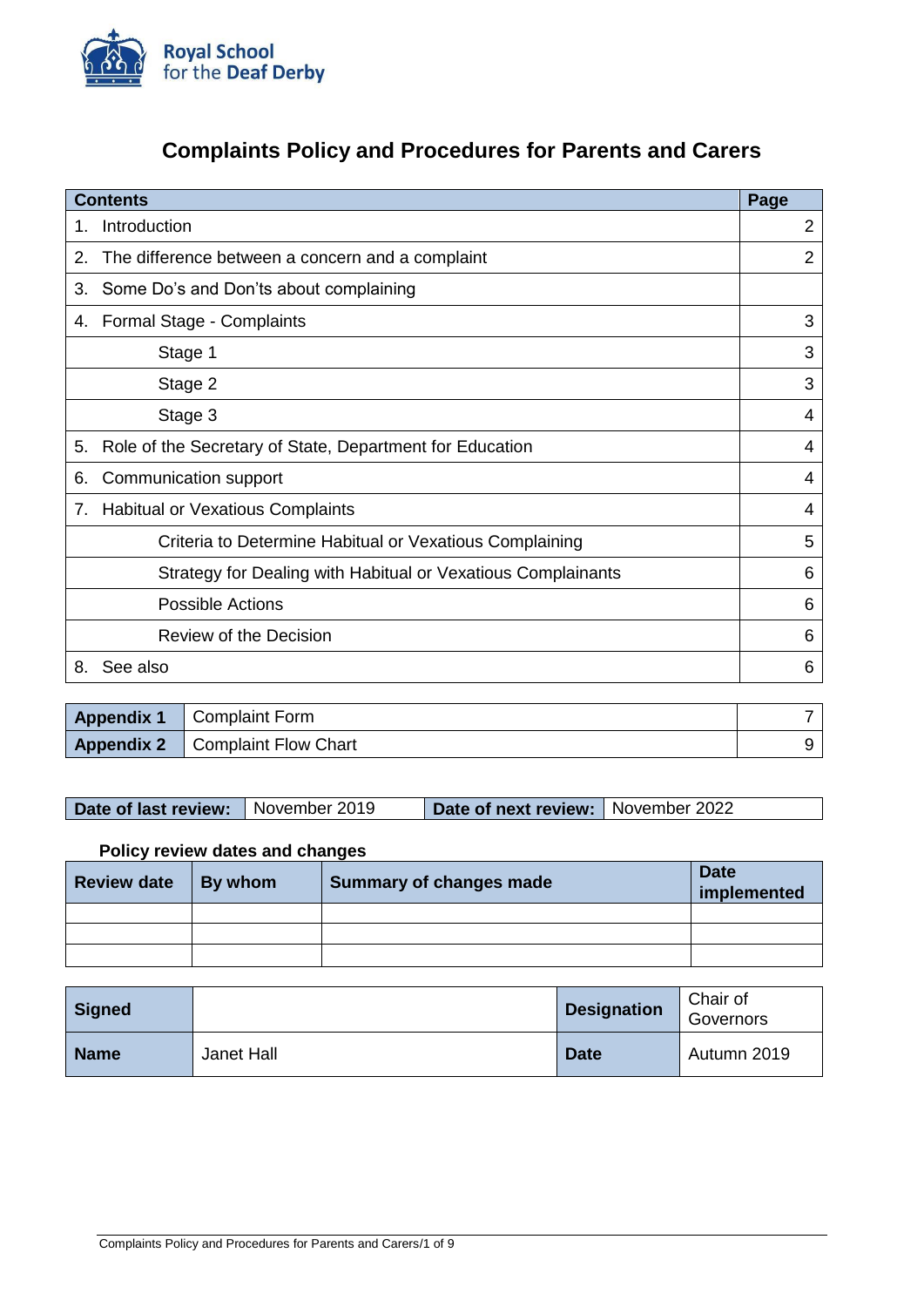

### **1 Introduction**

We undertake to provide a friendly and safe environment in which pupils will be helped to achieve their potential academically and socially. However, we recognise that sometimes thing can go wrong and parents and carers may need to make a complaint or raise concerns they have with the school.

We strongly believe that there will be good communication between parents/carers and key staff who work with their child, such as class teachers and care staff (if the child is in residence) and so minor concerns can be sorted out quickly

### **2 The difference between a concern and a complaint**

A 'concern' may be treated as 'an expression of worry or doubt over an issue considered to be important for which reassurances are sought'.

A complaint may be generally recognised as 'an expression or statement of dissatisfaction however made, about actions taken or a lack of action'.

It's in everyone's interest that complaints are resolved at the earliest possible stage. Many issues can be resolved informally, without the need to follow formal procedures. Informal concerns are taken seriously and we make every effort to resolve the matter as quickly as possible.

Most complaints and concerns can be resolved informally and quickly by discussion with the member of staff concerned. It is expected that this will be the first choice of action for most issues.

However, there will be occasions when parent/carer want to raise their concerns formally. In those cases, then parents/carers can contact the Department Leads who will acknowledge within five school days and respond to the concern within 15 school days from the date of acknowledgement. There will be no formal record at this stage.

Any informal concerns about Department Leaders should be addressed to the Headteacher. Any concern against the Headteacher should be addressed to the Chair of Governors via  $\frac{\text{chair@rsdd.org.uk}}{\text{c}$  $\frac{\text{chair@rsdd.org.uk}}{\text{c}$  $\frac{\text{chair@rsdd.org.uk}}{\text{c}$ . The Chair of Governors will then nominate a member of the Governing Body to help resolve the concern.

Any concern about the Chair of Governors or another governor should be addressed to the Clerk to the Governors [Nicola.hardy@rsdd.org.uk](mailto:Nicola.hardy@rsdd.org.uk) who will, in discussion with the Headteacher, identify another governor who has not been involved in the issue before and who can manage the informal stage.

## **3 Some Do's and Don'ts about complaining**

| Do |                                                                                                                                                                                                                                                                                                                                                                                                                                                                          | Don't       |                                                                                                                                                                       |
|----|--------------------------------------------------------------------------------------------------------------------------------------------------------------------------------------------------------------------------------------------------------------------------------------------------------------------------------------------------------------------------------------------------------------------------------------------------------------------------|-------------|-----------------------------------------------------------------------------------------------------------------------------------------------------------------------|
|    | Speak to you class teacher or tutor if you<br>have a concern through email, phone,<br>text or home / school book and make an<br>appointment<br>Sign in at Reception when you arrive at<br>school to meet a member of staff.<br>Be aware of the difference between a<br>concern and a complaint. All are taken<br>seriously.<br>Be mindful of language used.<br>Have an idea of how you would like an<br>issue resolved.<br>Express your complaint as soon as<br>possible | ■<br>٠<br>٠ | Approach a teacher to talk when they are<br>teaching<br>Use swear words, abusive language or<br>derogatory comments<br>Expect to see a member of staff<br>immediately |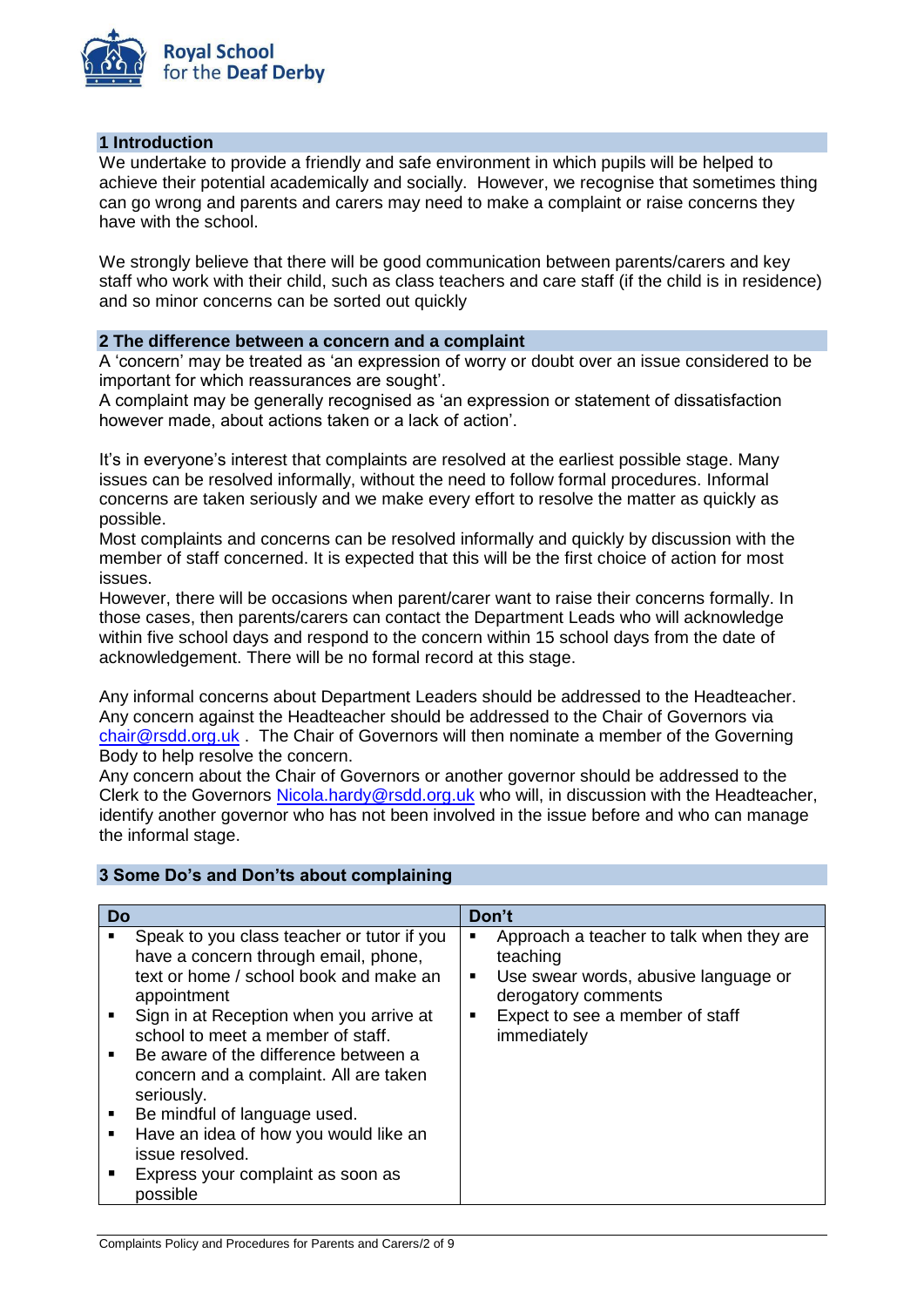

#### **4 Formal Complaints**

There are three formal stages which will take place in order. All complaints will be recorded formally in a central log.

## **Stage 1**

If a parent/carer is still dissatisfied after the informal stage, they or the member of staff can refer the matter to the Deputy Headteacher for Care and Guidance or Deputy Headteacher Teaching and Learning according to the area of concern. This should be in writing so the situation is clear to all parties.

The Deputy Headteacher will acknowledge within five school days and respond to the concern within 15 school days from the date of acknowledgement and will offer a meeting with the parent/carer at a mutually convenient time. Support by either party can be brought into this meeting. Please notify [enquiries@rsdd.org.uk](mailto:enquiries@rsdd.org.uk) to confirm attendance, who will be attending and any communication support required.

At the meeting, and through discussion, the Deputy Headteacher will clarify the issues and the hopes of what the parent/carer is trying to achieve. Together all parties should agree an acceptable outcome that is to their satisfaction. The outcome should be written down and agreed by all parties so there is no misunderstanding. Parents/carers should be given a copy of this.

If the issue is complex, the Deputy Headteacher may need to speak to other staff and pupils. This should happen within 15 school days. If this timescale cannot be met the Deputy Headteacher should explain the reasons to the parents/carers and give a timescale for when the investigation will be completed.

Where the Headteacher is the subject of the complaint and this has not been remedied informally the Chair of Governors will nominate a panel (no less than two) of governors to meet with the parent/carer to undertake this stage of the formal process. Where the Chair of Governors or another governor is the subject and this has not been remedied informally then the Clerk, in discussion with the Headteacher, will nominate a panel

## **Stage 2**

as above.

If the complaint is not resolved to the satisfaction of the parents/carers it can be referred in writing to the Headteacher at the school address or the school can ask the Headteacher to contact the parents/carers directly. The Headteacher will offer to meet with the parents/cares at a mutually convenient time. The Deputy Headteacher can also refer the matter to the Chair of Governors.

The Headteacher will acknowledge within five school days and respond to the concern within 15 school days from the date of acknowledgement and will offer a meeting with the parent/carer at a mutually convenient time. Support by either party can be brought into this meeting. Please notify [enquiries@rsdd.org.uk](mailto:enquiries@rsdd.org.uk) to confirm attendance, who will be attending and any communication support required.

The Headteacher will then take 20 school days to investigate and respond to the complaint. If it cannot be resolved within this time the Headteacher will inform the complainant, explain why it is taking longer and give a realistic timescale for resolution. Reasons for this may be that the complaint is complex and needs more time or that someone is absent through sickness or holidays.

Where the Headteacher is the subject of the complaint the matter will be referred to the Chair of Governors.

Where the Chair of Governors is the subject of the complaint, the matter will be referred to the Chair of the Trustees.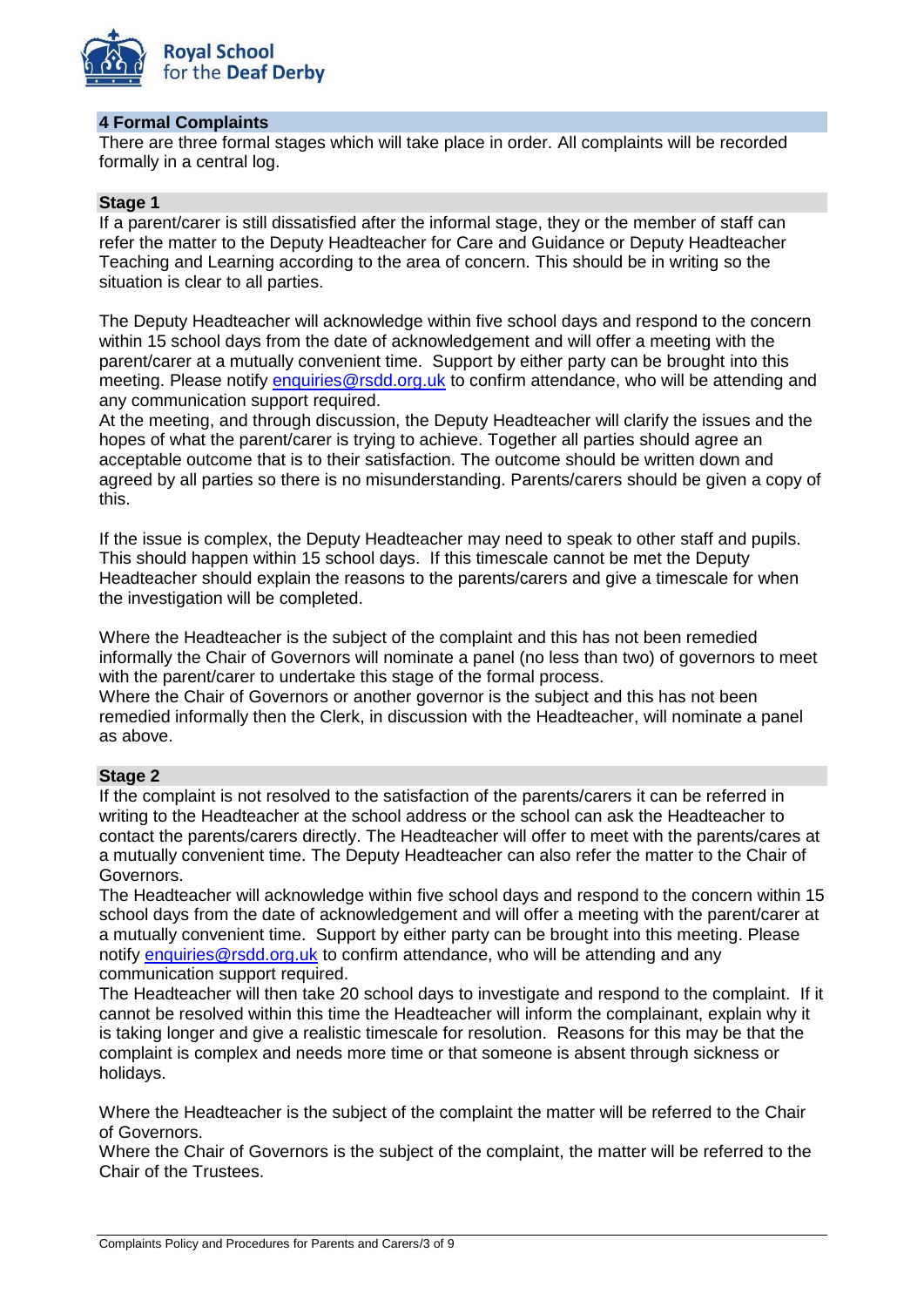

## **Stage 3**

If the complaint is still not resolved or the Headteacher feels that it is necessary or appropriate, he/she will refer to the Chair of Governors who may meet with the complainant.

The Chair of Governors can appoint an investigating officer from school to gather evidence and conduct preliminary interviews on the Chair's behalf. The investigating officer will provide a detailed report and give a copy to the parents/carers. The investigating officer could be another governor.

The Chair of Governors will give their decision, in writing, within 20 school days of the meeting along with their reasons

Where the Headteacher is the subject of the complaint the Chair of Governors will commission an independent person to further investigate the matter. The independent person will report their findings and recommendations to the Chair of Governors for their consideration. Any decision made at this stage will be final.

Similarly if the complaint is about the Chair of Governors the final decision will be made by the Chair of the Trustees.

### **5 Role of the Secretary of State, Department for Education**

If the complainant is unhappy with the way in which a school has dealt with the complaint, they may be able to approach the Secretary of State, Department for Education to intervene. For the Secretary of State to intervene following a complaint, he needs to be sure that either

- The school has acted or is proposing to act unreasonably in the exercise or performance of its functions imposed by or under the [Education Act 1996;](http://www.legislation.gov.uk/ukpga/1996/56/contents) or
- The school has failed to discharge any duty imposed by or for the purposes of the Education Act 1996.

Guidance on making a submission about a school complaint to the Department for Education can be found on Department for Education website on this [link](https://www.gov.uk/complain-about-school/sen-complaints)

#### **6 Communication support**

If you would like a BSL interpreter for a meeting at any stage, please notify [enquiries@rsdd.org.uk](mailto:enquiries@rsdd.org.uk) at least 5 working days before the meeting. We cannot guarantee a choice of interpreter for the meeting but they will be of appropriate qualification. RSDD will pay for the interpreter.

#### **7 Habitual or Vexatious Complaints**

The school will always undertake to address complaints made in good faith in a genuine spirit of partnership and problem solving with respect and integrity. This section in no way undermines that basic intention on the part of the school and this section of the policy will only be invoked if evidence can be presented that the school has exhausted every avenue to satisfy the requests of complainants.

Habitual and/or vexatious complainants can be a problem for school staff and governors. The difficulty in handling such complaints can place a strain on time and resources. Whilst the school endeavours to respond with patience and sympathy to the needs of all complainants, there are times when nothing further can reasonably be done to assist or rectify a real or perceived problem.

The school is under a duty of care to protect its staff and governors from bullying and harassment. It is recognised that on some occasions habitual and vexatious complaining can be used as a tool to bully and harass staff. Abuse of the policy in this way will not be tolerated. The school reserves the right to identify complainants who might be considered to be 'habitual or vexatious' and ways of responding to these situations. The term 'habitual' means 'done constantly or as a habit'. The term 'vexatious' is recognised in law and means 'denoting an action or the bringer of an action without sufficient grounds for winning, purely to cause annoyance to the defendant'.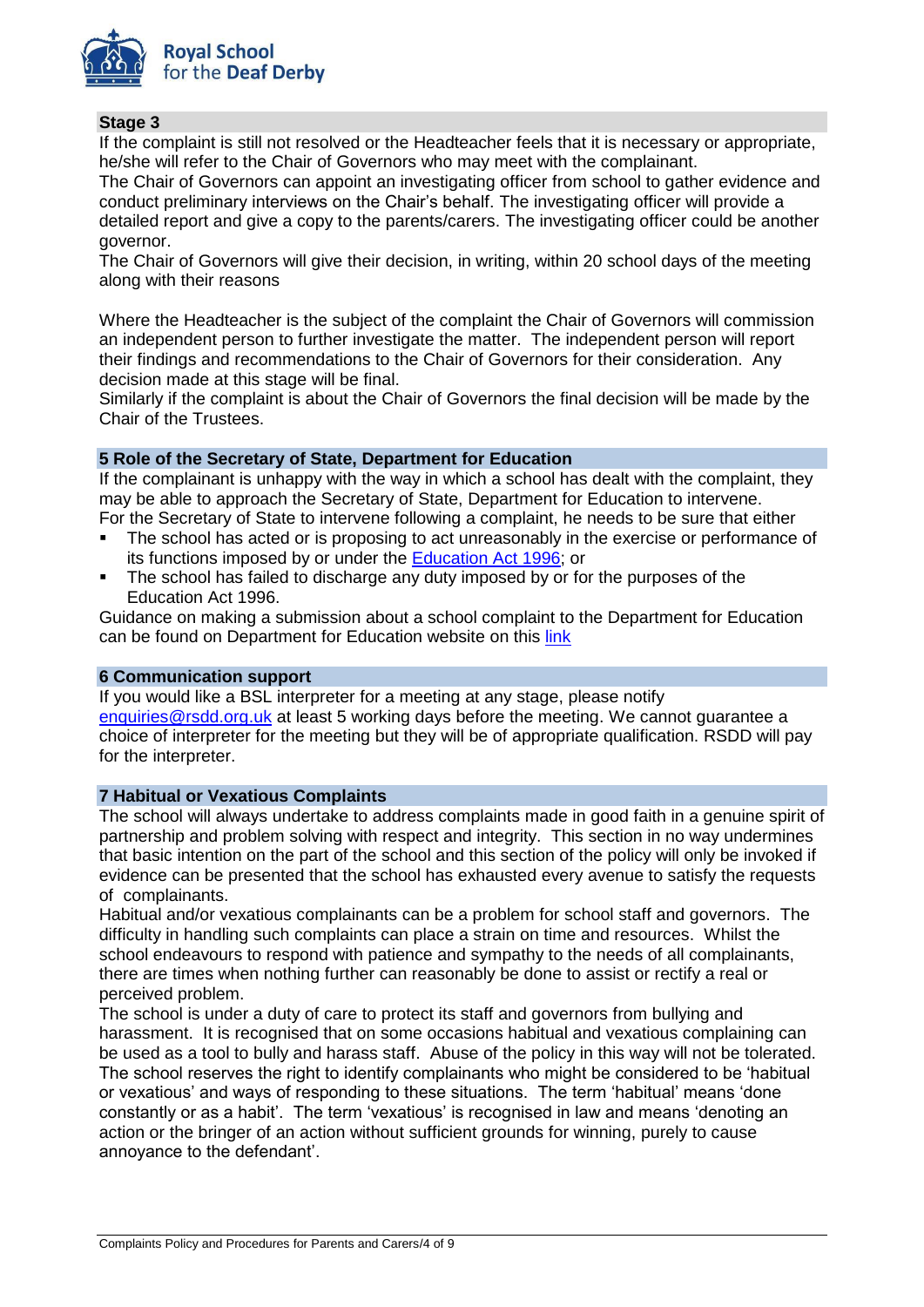

These terms are used in this section to clarify that the school reserves the right in exceptional circumstances to deal with persons who seek to be disruptive or whose requests cause disproportionate and repeated workload and efforts by school staff and governors to little avail and to the detriment of other areas of accountability. Judgement and discretion must be used in applying the criteria to identify potential habitual or vexatious complainants and on deciding on the appropriate choice of action to be taken. This section of the policy should only be invoked following careful consideration of all the issues by the Headteacher and after authorisation has been provided by the Chair of Governors. If the complaint is against the Chair then the authorisation will be from a three person panel of the Governors. The decision must be reported to the full Governing Body.

## **Criteria to Determine Habitual or Vexatious Complaining**

Each case will be viewed individually. However, a complainant and/or anyone acting on their behalf may be deemed to be habitual or vexatious if previous or current contact with them shows that they may meet any, many or all of the following criteria, depending on degree.

- Persistence in pursuing a complaint where the school's complaint procedures have been fully and properly implemented and exhausted (e.g. where several responses have been provided).
- Refusing to follow the school complaints procedures e.g. informing governors of the complaint directly so that proper, transparent and fair processes of investigation can no longer take place
- Changing the substance of a complaint or continually raising new issues or seeking to prolong contact by continually raising further concerns or questions on receipt of a response. (Care must be taken not to discard new issues which are significantly different from the original complaints. These might need to be addressed separately.)
- Unwillingness to accept documented evidence of an action.
- Unwillingness to accept that the Governing Body has reached a final decision on a chosen course of action.
- Denying receiving and adequate response in spite of correspondence specifically answering their questions.
- **Persisting in pursuing a matter when they have already exhausted other statutory routes of** appeal.
- Not clearly identifying the precise issues which they wish to be investigated despite reasonable efforts to help them specify their concerns.
- Continuing to pursue a complaint with the Governing Body where the concerns identified are not within the remit of the Governing Body to investigate or resolve.
- Focusing on a trivial matter to the extent that it is out of proportion to its significance and continuing to focus on this point. (It is recognised that determining what is 'trivial' can be subjective and so careful judgement should be used.)
- In the course of pursuing a complaint, having excessive numbers of contacts with the school thus placing unreasonable demands on staff time. A contact may be in person, by telephone, letter, email, fax etc. Discretion must be used in determining the point at which contacts become 'excessive' contacts using careful judgement.
- Threatening or using physical violence towards staff at any time. This will, in and by itself, be defined as vexatious complaining and will lead to personal contact with the complainant and/or their representative to be discontinued and pursued thereafter only through written communication.
- Harassing or being personally abusive or verbally aggressive on more than one occasion towards staff dealing with the complaint, either face to face or by other means. (Staff recognise that complainants sometimes act out of character in times of stress and anxiety and will make reasonable allowance for this but will document all instances of harassment, abuse and verbal aggression.)
- Recording meetings or conversations without the prior knowledge and consent of parties present.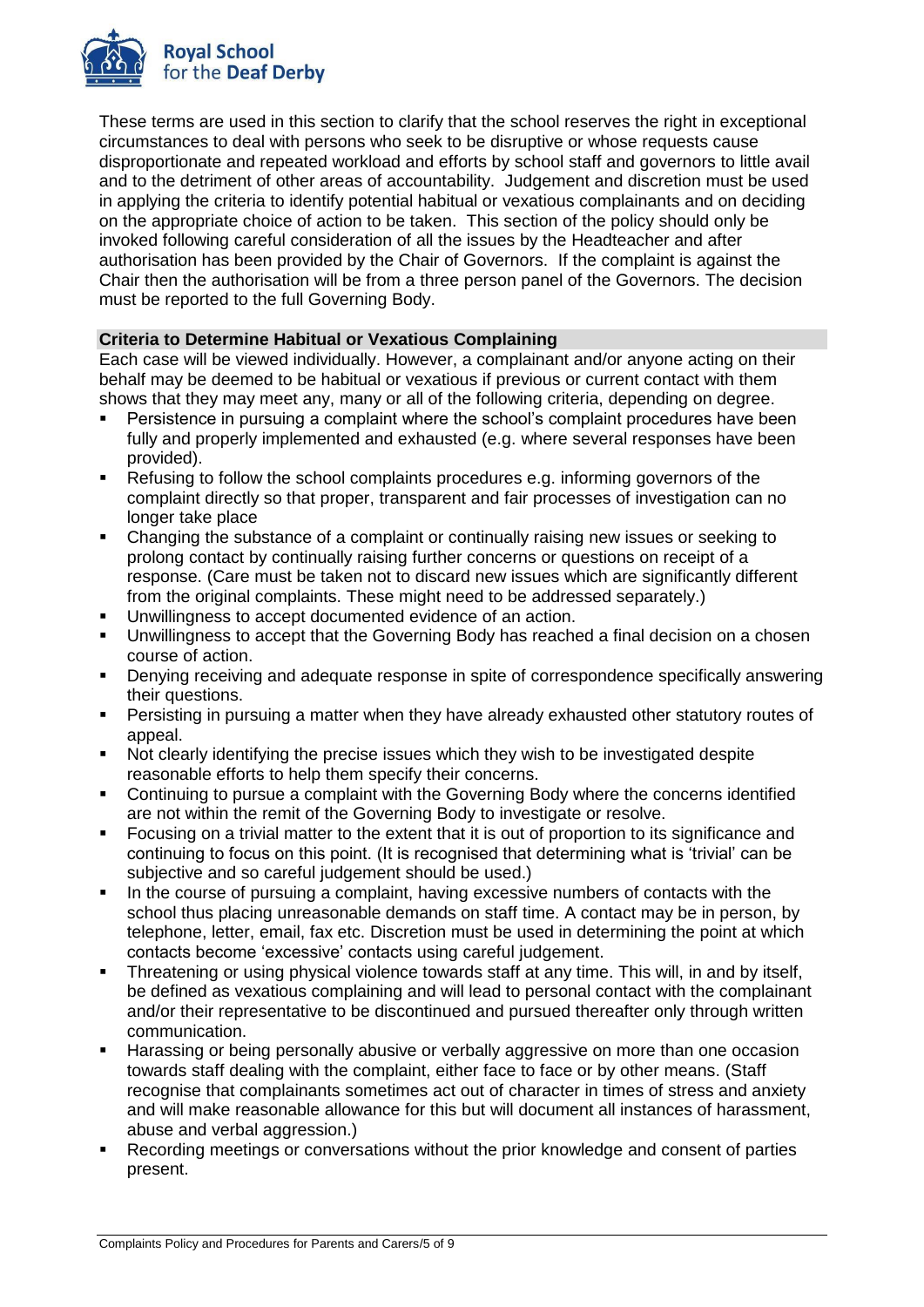

 Making unreasonable demands on the school/complainant relationship such as insisting on responses to complaints or enquiries being provided more urgently than is reasonable.

## **Strategy for Dealing with Habitual or Vexatious Complainants**

If a complainant has been identified as habitual or vexatious under the scope of this section of the policy, the Headteacher and Chair of Governors will decide what action to take. They will implement the action and will notify the complainant, in writing, of the reasons why they have been classified as habitual or vexatious and what action will be taken. They will also be notified of the review procedure.

#### **Possible Actions**

#### **Possible actions include but are not limited to the following:**

- Withdrawal or restriction of contact either in person, by telephone, text, video message, email, letter or any combination provided that at least one for of contact is maintained.
- Notification to the complainant in writing that the complaint has been fully responded to, a resolution has been attempted and that there is nothing further to add with continuing contact on the matter serving no useful purpose. This notification will include with the notification that any further complaints relative to the same period of time or similar issues will be acknowledged but not answered.
- Temporarily suspend, for a period to be specified, all contact with the complainant (provided that the Governing Body will not withdraw any services to which the complainant has a legal entitlement to receive)
- In extreme circumstances, informing the complainant that the school reserves the right to pass unreasonable or vexatious complaints to the school's legal advisers and may result in legal action against the complainant.

#### **Review of the Decision**

Once a complainant has been determined as habitual or vexatious, that decision will be reviewed at once every six months, or on request to do so by the complainant so categorised provided such a request has not been received in the previous six months. If the person categorised as habitual or vexatious is not satisfied with the review decision reached, he/she may request that the decision is reviewed by the Governors who will appoint a panel of two governors. A review request may only be received once in any six month period. The panel may either withdraw the categorisation or may amend the strategy being applied. Copies of all decisions relating to the categorisation of a person as a habitual or vexatious complainant will be sent to the Headteacher and Clerk to the governors who will maintain a central register of such decisions.

Statistical information will be presented annually to the Governing Body with details of complainants who are categorised as habitual and/or vexatious.

Governors may be approached by individuals who have been identified by the school as habitual/vexatious complainants. In such cases they may ask the school to write to those individuals on their behalf to explain that the governor will not be able to deal with the issue whilst they continue to be a vexatious/habitual complainant.

#### **See also**

Safeguarding Children Policy Communication Policy [Best Practice Advice for School Complaints Procedures 2019](https://www.gov.uk/government/publications/school-complaints-procedures/best-practice-advice-for-school-complaints-procedures-2019)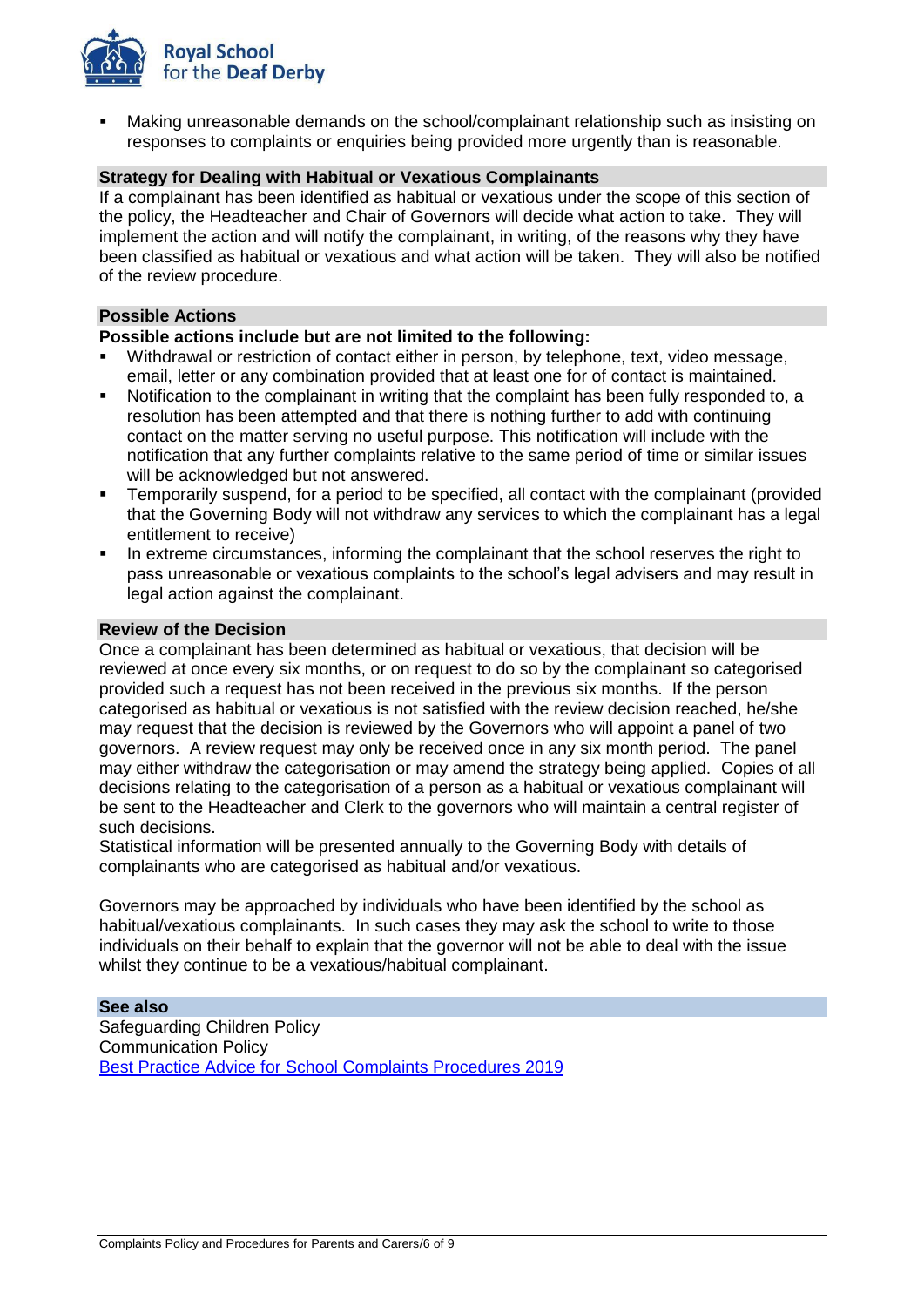

# **Appendix 1**

# **Complaint Form**

Please complete and return to the Headteacher who will acknowledge receipt and explain what action will be taken.

| <b>Your Name</b><br>(Please print)                         |                                                                                             |  |
|------------------------------------------------------------|---------------------------------------------------------------------------------------------|--|
| <b>Pupil/Student Name</b><br>(if relevant)                 |                                                                                             |  |
| Your relationship to<br>the pupil/student (if<br>relevant) |                                                                                             |  |
| <b>Address</b><br>(including Post Code)                    |                                                                                             |  |
| <b>Daytime</b><br><b>Telephone/Text</b>                    | <b>Evening</b><br>Telephone/<br><b>Text</b>                                                 |  |
| number                                                     | number                                                                                      |  |
| Please give details of your complaint                      |                                                                                             |  |
|                                                            |                                                                                             |  |
|                                                            |                                                                                             |  |
| you speak and what was the response?)                      | What action, if any, have you already taken to try and resolve your complaint? (to whom did |  |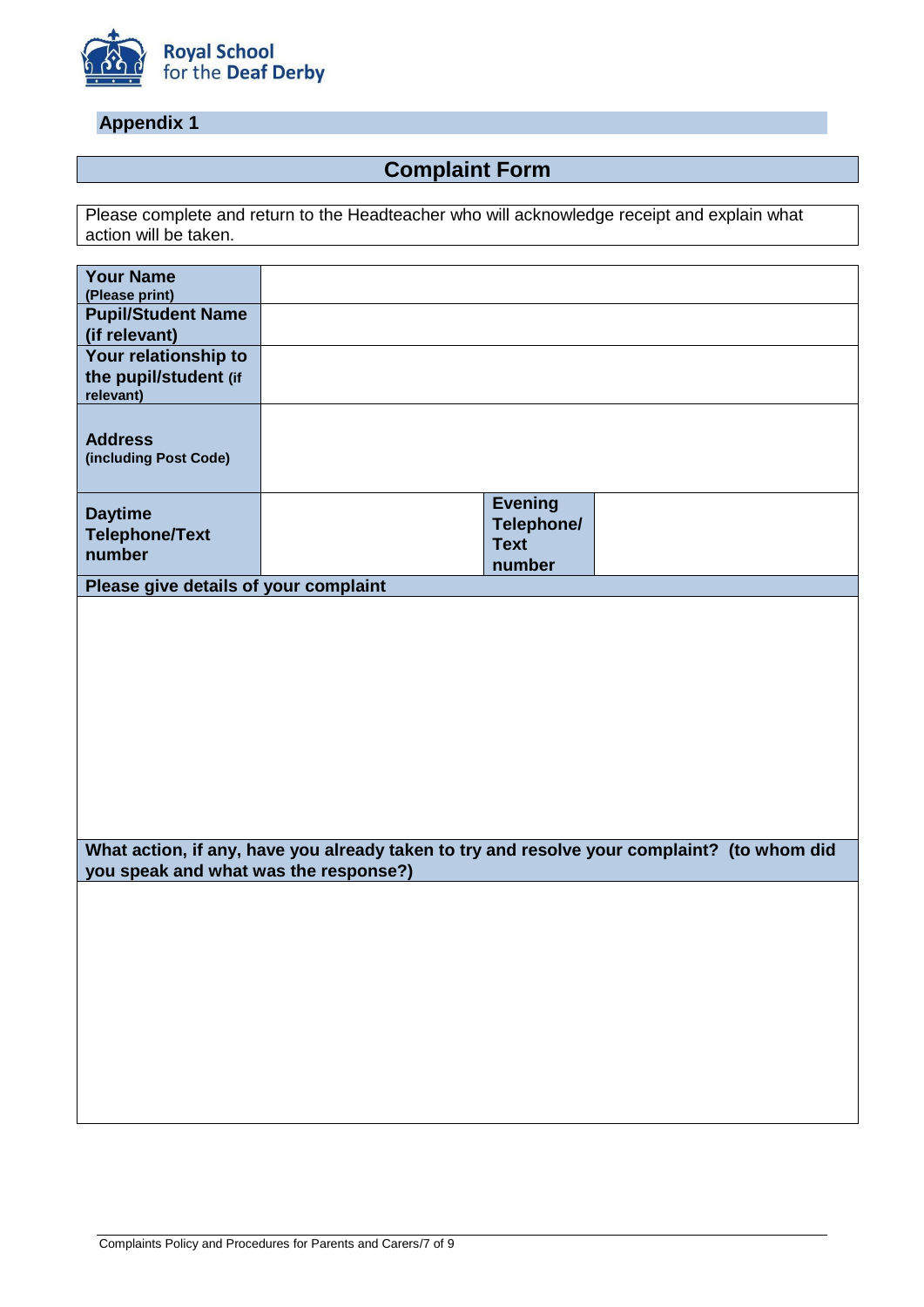

| What actions do you feel might resolve the problem at this stage |                                                             |             |  |  |  |  |
|------------------------------------------------------------------|-------------------------------------------------------------|-------------|--|--|--|--|
|                                                                  |                                                             |             |  |  |  |  |
|                                                                  |                                                             |             |  |  |  |  |
|                                                                  |                                                             |             |  |  |  |  |
|                                                                  |                                                             |             |  |  |  |  |
|                                                                  |                                                             |             |  |  |  |  |
|                                                                  |                                                             |             |  |  |  |  |
|                                                                  |                                                             |             |  |  |  |  |
|                                                                  |                                                             |             |  |  |  |  |
|                                                                  |                                                             |             |  |  |  |  |
|                                                                  |                                                             |             |  |  |  |  |
|                                                                  |                                                             |             |  |  |  |  |
|                                                                  | Are you attaching any paperwork? If so, please give details |             |  |  |  |  |
|                                                                  |                                                             |             |  |  |  |  |
|                                                                  |                                                             |             |  |  |  |  |
|                                                                  |                                                             |             |  |  |  |  |
|                                                                  |                                                             |             |  |  |  |  |
|                                                                  |                                                             |             |  |  |  |  |
|                                                                  |                                                             |             |  |  |  |  |
|                                                                  |                                                             |             |  |  |  |  |
|                                                                  |                                                             |             |  |  |  |  |
|                                                                  |                                                             |             |  |  |  |  |
|                                                                  |                                                             |             |  |  |  |  |
|                                                                  |                                                             |             |  |  |  |  |
|                                                                  |                                                             |             |  |  |  |  |
|                                                                  |                                                             |             |  |  |  |  |
| <b>Signature</b>                                                 |                                                             | <b>Date</b> |  |  |  |  |
| <b>Official Use</b>                                              |                                                             |             |  |  |  |  |
| <b>Date</b>                                                      |                                                             |             |  |  |  |  |
| acknowledgement                                                  |                                                             |             |  |  |  |  |
| sent:                                                            |                                                             |             |  |  |  |  |
|                                                                  |                                                             |             |  |  |  |  |
| By whom?                                                         |                                                             |             |  |  |  |  |
| <b>Complaint referred</b>                                        |                                                             |             |  |  |  |  |
| to:                                                              |                                                             |             |  |  |  |  |
|                                                                  |                                                             |             |  |  |  |  |
|                                                                  |                                                             |             |  |  |  |  |
| Date:                                                            |                                                             |             |  |  |  |  |